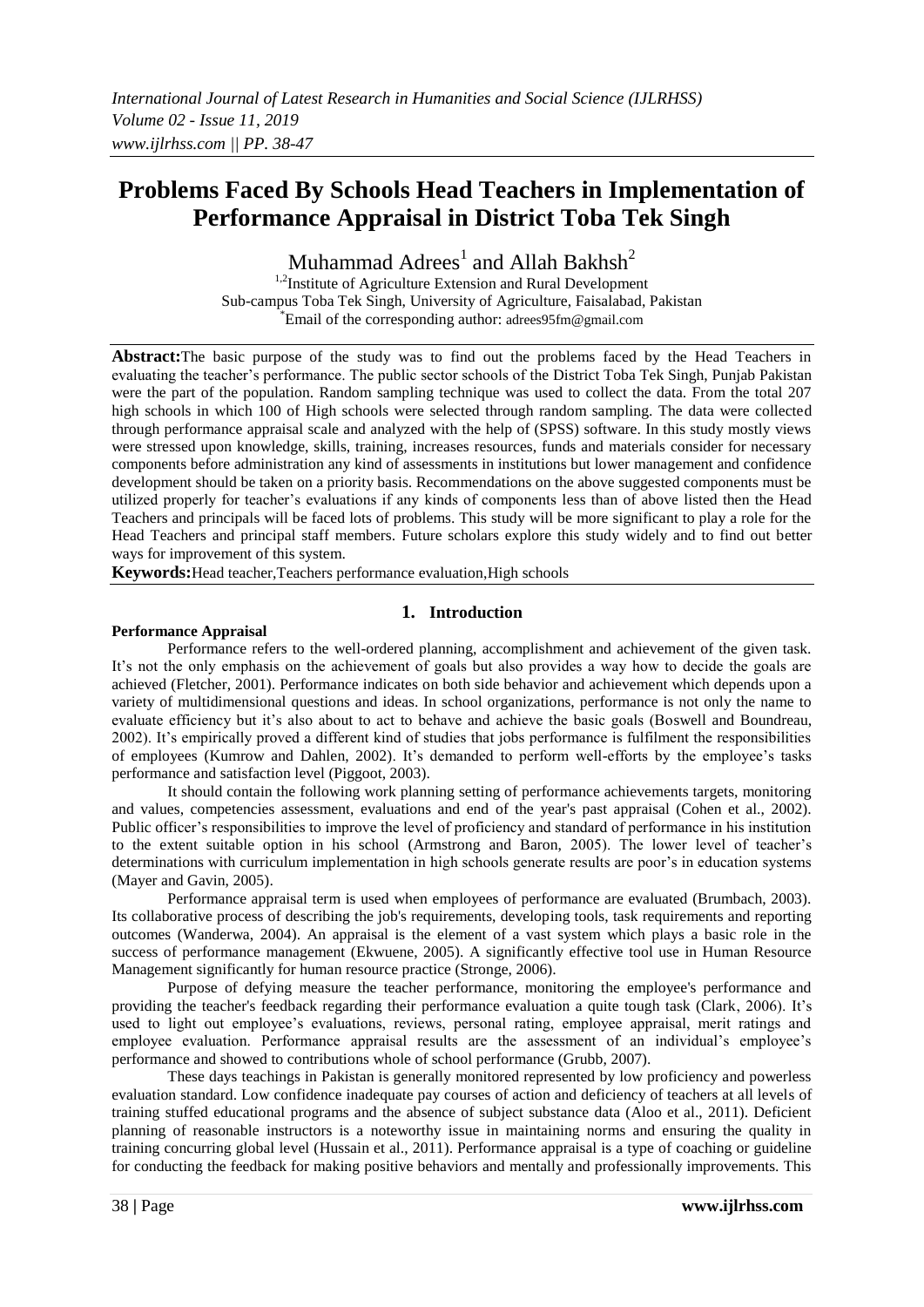### *Volume 02 - Issue 11, 2019*

#### *www.ijlrhss.com || PP. 38-47*

contributing a greater message for the followers for conducting the effective evaluation for secondary level teachers or principal staff members (Karimi et al., 2011).

Performance appraisal system role is a more significant part of the constitutional factor for the whole of the management function of the civil service in secondary level male and female schools (Nadeem et al., 2014). The appraisal method calculated results upon the performance targets, principal of settings agreed, reporting, work planning and feedbacks. The basic objective of the performance appraisal system is to improve the teacher's performance and managing the teaching performance in public secondary schools (Malik et al., 2011). Performance appraisal system is known positive critically ways to make the most important of human resource functions because the results performance appraisal system used for administrative, supervisors, principals and Head Teachers base decisions. Different kinds of other ambitions including administrative decision powers, personal development and employee job performance (Craig, 2011).

#### **Statement of the problem**

Performance appraisal system widely used in many organizations which benefited monitoring for the institutions to grow more in the society (Radnor, 2005). Head Teachers face multi-dimensions problem during implementations of performance appraisal procedure in schools of all over the world (Adofo, 2011). Now a days educational authorities observe the poor quality of education under the supervisions in public male and females schools. This is a huge task and a question mark for the Head Teachers how they better evaluate teacher's performance. Thus, it's required to explore the Head Teachers faced problems and identify best techniques to make it effective for performance appraisal system. This study conducted in Toba Tek Singh on Head Teachers faced problem during implementations of performance appraisal system in public schools.

#### **Objective of the study**

This current study was conducted to evaluate head teachers facing problems during implementation of performance appraisal system in public secondary schools of District Toba Tek Singh.

#### **Significance of the Study**

The significance of this study was to explore the problems faced by Head Teachers regarding the implementation of performance appraisal systems. This system helps us to identify individually jobs performance and productivity to access and work the issues of faculty members according to predetermined and patterns for betterment organization purposive (Kleiman, 2000). It's justified in applying the new generating ideas and suggestions with the improvement of the structure of teacher's performance evaluation methods (Babbie and Mouton, 2001). A possible hope results were the message for the Ministry of Education to correct it and review again this policy method and to allow utilize the new techniques and resources adoptions for the Head Teachers to implement it's according to new guidelines. Therefore, this study had to find out problems faced by school Head Teachers regarding implementations of performance appraisal system in public schools of District Toba Tek Singh.

#### **Delimitation of study**

Due to time and financial resource factors, the researcher of this study was delimitated on Head Teachers of public secondary male and female schools of District Toba Tek Singh, province of Punjab, Pakistan.

#### **Background**

## **2. Review of literature**

According to Mani (2002) explored the most important difficult point of the performance appraisal is measuring the real performance of the school teachers that is, the job work is done the worker during the predetermined the time frame. It's an ongoing process which involves monitoring the performance all the years. Grote (2002) pointed that required the more sensitively selection of appropriate techniques of measurement for taking more care about on personal stage biases not affected the outcomes by providing the help rather other than interfering on employees job working stage.

Research findings by Monyatsi (2002) identified that performance appraisal is analyzing the process of obtains the recording information relating the qualified valuable employee of schools. It is systematic impartial and periodic ratings of teacher's excellence performance passion to his current jobs and his motivation for betterment for his job (Erdogan, 2002). Performance appraisal system gives correct feedback about the teacher's performance. It's benefited not only for the teachers but also for administrators, supervisors and management committees (Lemieux-Charles et al., 2003).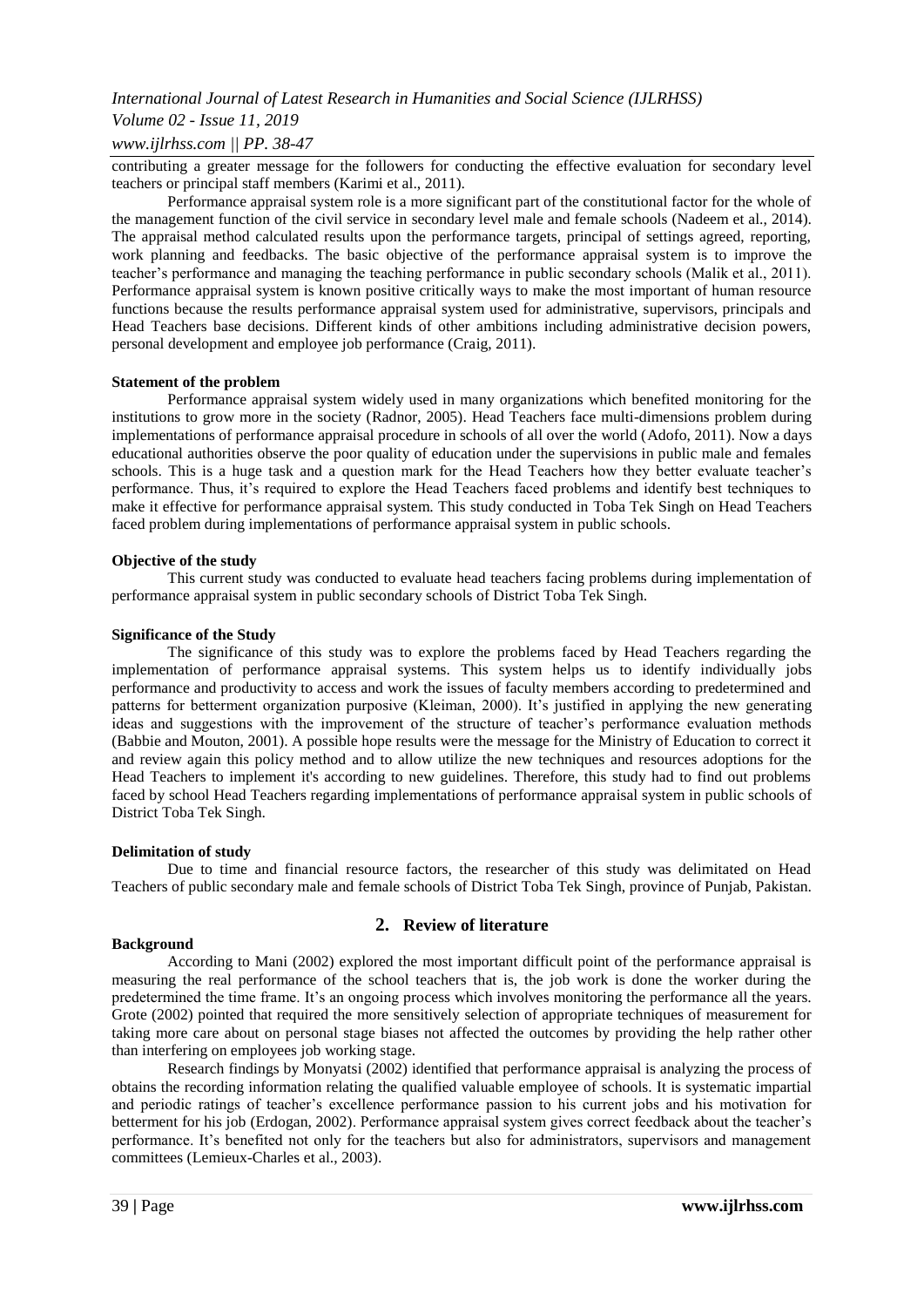## *Volume 02 - Issue 11, 2019*

## *www.ijlrhss.com || PP. 38-47*

Roberts (2003) examined a successful performance appraisal framework like that which is enhancement situated because it would empower them to acquire learning, aptitudes and certainty required in a conveyance of their work. Faizal (2005) discovered that teacher's investigation for responsibility reason got anyway negative observations because of its apparent theory identified with keeping an eye on teachers skills arrangement of pay to performance and utilization of proof assembled from the instructors for disciplinary techniques in schools. As indicated by Bethell (2005) this investigation, responsibility goal of performance evaluation made opposition among the instructors as they endeavored to defend their advantage other than their customer understudies.

Shahzad et al., (2008) agreed that performance appraisal are standards which use to compare based on the actual performance of workers, this step requires the managing criteria to observe and judge the teachers successful and unsuccessful status of their contributions to the institutional objective and goals. The managing standards are set to be clear which easily understand and measurable conditions in public schools (Ahmadnia, 2006). In such a case, the performance of workers is not to measure but we should care and manage already decided conditions (Castler, 2010).

Investigated by Herrera et al., (2012) conclusion mentioned with the proof from the past research on teacher performance appraisal in Kenya has been very reliable with the expressed view another hand has reacted against these difficulties through performance evaluation strategy changes like the one conveyed in conclusion in 2012. With such changes, it is accepted the teachers needs yearnings and concerns were physical tended to amid these changes (Bersin, 2013). The worry of this evaluation was whether the most recent approach has been successfully taken off. This is thinking about that performance of any new open strategy is a confounding endeavor and might be decided none receptive to the focused on necessities and concerns (Nelson, 2012).

Billikopf (2010) suggested that a teacher's performance evaluation process are not without difficulties and procedures. Evidently, among the school teachers, there is an uncertain clash on what a successful performance evaluation should serve between the administration and expert advancement needs (Ojokuku, 2013). While responsibility reason centers on meeting the hierarchical needs, schools for this situation proficient advancement motivation behind evaluation goes for supporting the educator towards enhancement of his or her work by recognizing his or her expert quality and shortcomings (Yaseen, 2015). Similarly, difficulties are the determination of the proper evaluation strategies, the performance of appraisers and disappointment as a rule to give instructors accomplishment to investigation input (Aloo, 2017).

According to William and Thompson (2017) discussed the teachers performance evaluations expose to a considerable lot of reactions, regularly connected with unfairness in the manner in which they direct the procedure inevitably the appraisers can be unprejudiced or possibly seen all things considered and be exposed to claim of preference and irregularity (Kamphorst and Swank, 2018). In instruction area evaluation done in affirmed that school teachers evaluation directed by the school heads is seen as abusive, corrective and causing impressive negative emotions among the educators which aren't favorable in instructing and learning the process (Awan, 2019).

#### **3. Methodology**

A quantitative and qualitative methodology was selected according to its capability to enable research outcomes applied to other districts (Abu-Doleh and Weir, 2007). Province of Punjab is a famous on high quality base talents in education and professional sector in Pakistan. District Toba Tek Singh situated in central of the Punjab and found top ten districts regarding literacy rate. With the consideration of time, cost, and relevancy of researcher this study was investigated in district Toba Tek Singh. In this district total 207 secondary schools, out of 207 secondary schools, Out of 100 schools were selected randomly for respondents of this study, in which 50 Males and 50 Females Head Teachers were selected respondents of this study. Data were collected from compromising with Head Teachers after given questionnaire returned 2 to 5 days. A questionnaire was used with a mixed bag of close-ended questions and one-open-ended questions to collect data from the respondents. The researcher personally visited schools and distributed the questionnaire to Heads of secondary Male and Female schools. Data were collected from the questionnaires produced descriptive statistics around the variables under study. These results were statistically calculated and inferential implications from them recorded and derived. Table of following respondents are showed below:

|  | Chart of school head teachers (N=100) |
|--|---------------------------------------|
|--|---------------------------------------|

| Sr. No. | <b>Respondents of schools</b> | Number of respondents | <b>Frequency</b> % |
|---------|-------------------------------|-----------------------|--------------------|
|         | <b>High School Male</b>       | 50                    | 50%                |
|         | High School Female            |                       | 50%                |
|         | <b>Total</b>                  | 100                   | 100                |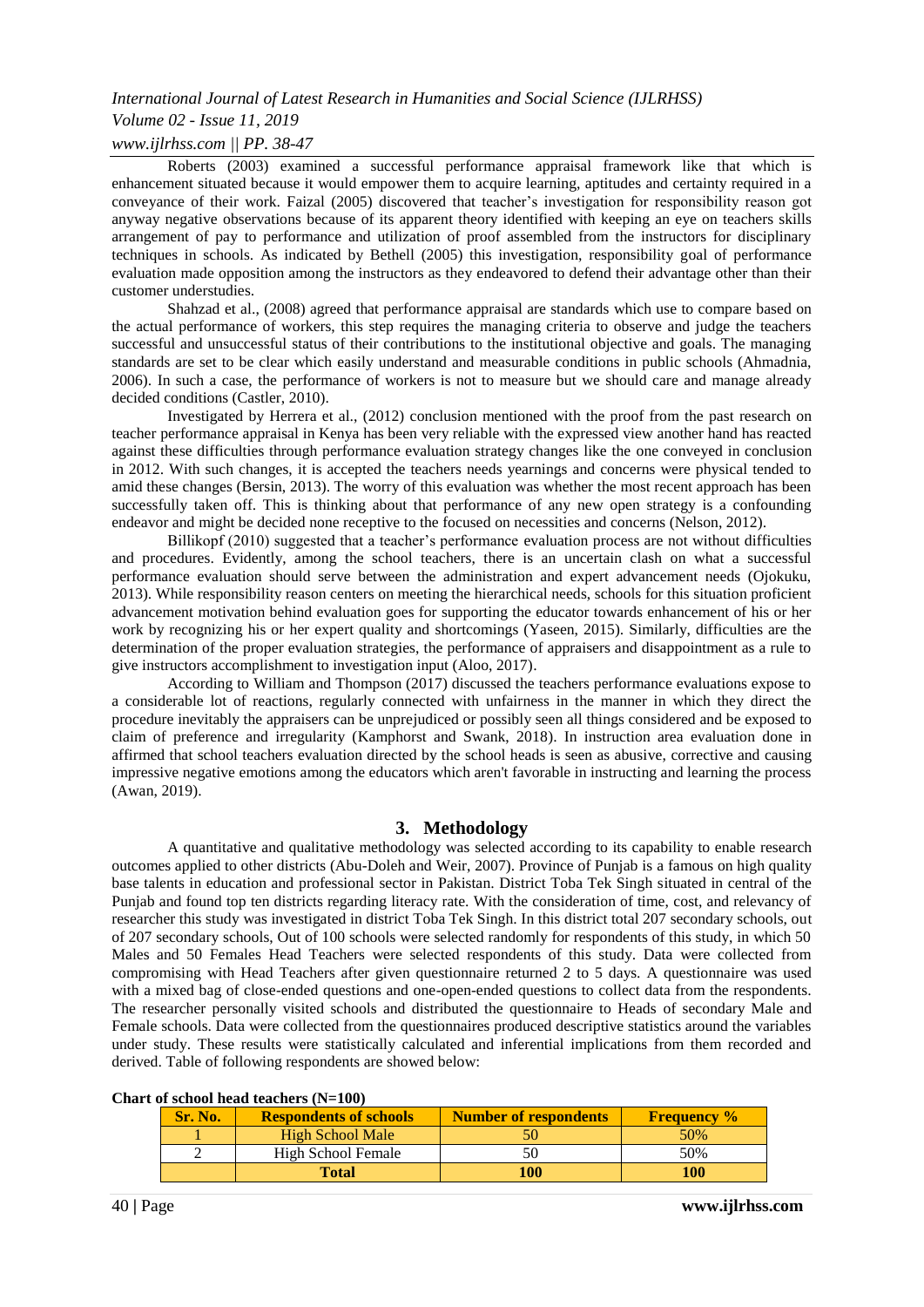## *International Journal of Latest Research in Humanities and Social Science (IJLRHSS) Volume 02 - Issue 11, 2019 www.ijlrhss.com || PP. 38-47*

#### **Tables (a)** generated on author's calculations

The above table analysis showed of 100 of total population which 50 male and 50 female of Govt. High Schools were participated.



**Figures (a)** used generated by author analysis

The above cluster diagram showed the participations school wise gender base analysis of public higher secondary schools of head male and female teachers in Toba Tek Singh.

#### **Data Analysis**

Data were collected through close-ended questionnaires which largely use in descriptive research. (Danielson and McGreal, 2000). Final observations of questionnaires easily understand form respondents who live preserves vastly and dispersed address to encourage greater honesty (Ellis, 2004). For checking the reliability of coefficient (Cronbach alpha) was evaluated form data results which was found (0.707). The basic techniques of Frequency, Percentage, Mean and Standard Deviation were applied to this study. SPSS (Statistical Package for Social Sciences) software and the table was used to present school wise gender base data results.

#### **4. Results**

**Table 4.1:** Knowledge about the teacher's performance evaluation system is necessary for implementation procedures

| <b>Categories</b>        | <b>Frequency</b> | Percentage | <b>Mean</b> | <b>Standard Deviation</b> |
|--------------------------|------------------|------------|-------------|---------------------------|
| <b>Strongly Agree</b>    | 13               | 13.0       |             |                           |
| Agree                    | 83               | 83.0       |             |                           |
| Undecided                |                  |            |             | 0.528                     |
| Disagree                 |                  | .0         | 1.94        |                           |
| <b>Strongly Disagree</b> |                  |            |             |                           |
| Total                    | 100              | 100.0      |             |                           |

This 4.1 table data result statistically showed that knowledge about the teacher's performance is necessary for implementation procedures. The point of knowledge is a necessary component for any kinds of investigation and reforms. If we ignore this step then we faced problems during implementations to conduct appraisal system in their institution. Sometimes Head Teacher faced problems because they are not ill-treated and not trained in their services and they try to administer this kind of procedure without knowledge and instructions then they face problems and cannot find appropriate required results. In this survey showed on percentage base (83%) Agree and (13%) were Strongly Agree on the above statement. The Mean result showed (1.94) based on average based acceptance and standard deviation showed (0.528) were differ from the mean value.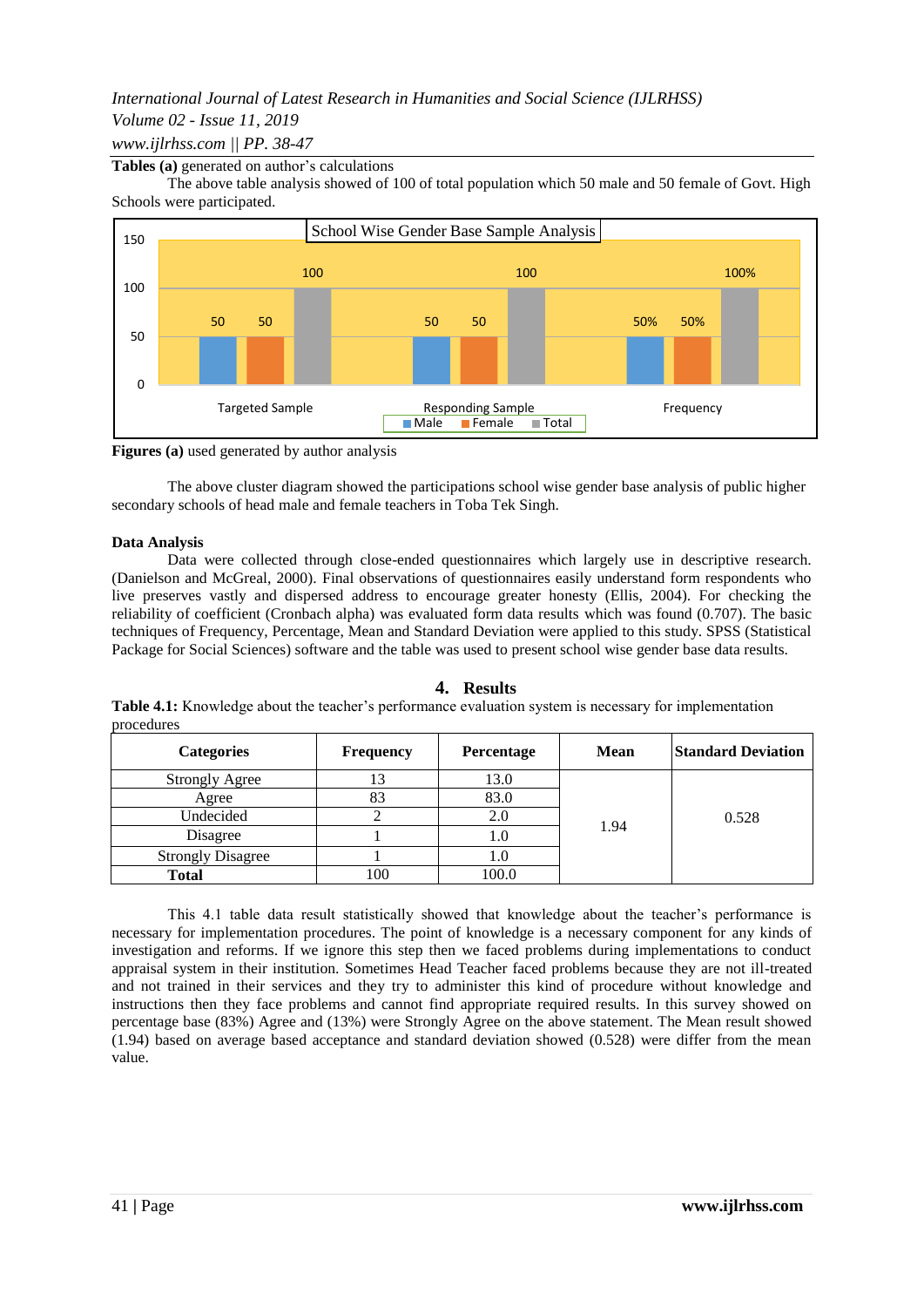| <b>Categories</b>        | <b>Frequency</b> | Percentage | Mean | <b>Standard Deviation</b> |
|--------------------------|------------------|------------|------|---------------------------|
| <b>Strongly Agree</b>    | 81               | 81.0       |      |                           |
| Agree                    | 16               | 16.0       |      |                           |
| Undecided                |                  | 1.0        | 1.25 | 0.626                     |
| Disagree                 |                  | 1.0        |      |                           |
| <b>Strongly Disagree</b> |                  |            |      |                           |
| <b>Total</b>             | 100              | 100.0      |      |                           |

**Table 4.2:** Head teachers possessing the required skills necessary for conducting effective teacher's evaluation in school

This 4.2 table data result statistically showed that Head teachers possessing the required skills necessary for conducting effective teacher's evaluation in schools. This topic was related to expert skills needed about performance appraisal system implementation by the head teachers, if they lack any kind of skills during administration this appraisal process, then it creates huge problems and cannot justify required accurate and effective results. This point of the survey showed mostly (81%) Strongly Agree and (16%) were Agree on percentage based from the statement. The Mean result showed (1.25) the level of acceptance but the Standard Deviation showed (0.626) few were differ from the mean value.

| <b>Categories</b>        | <b>Frequency</b> | Percentage | <b>Mean</b> | <b>Standard Deviation</b> |
|--------------------------|------------------|------------|-------------|---------------------------|
| <b>Strongly Agree</b>    | 20               | 20.0       |             |                           |
| Agree                    | 74               | 74.0       |             |                           |
| Undecided                |                  | 3.0        | 1.90        | 0.628                     |
| Disagree                 |                  | 2.0        |             |                           |
| <b>Strongly Disagree</b> |                  |            |             |                           |
| <b>Total</b>             | 100              | 100.0      |             |                           |

**Table 4.3:** Head teacher's trainings are necessary for conducting teacher's assessment

This 4.3 table data result statistically showed that the Head teacher's trainings necessary for conducting a teacher's assessment. This point was more important related closely to research topic because if the administrator or Head Teachers not properly trained then it became higher problems during implantation performance appraisal system. The required results will not be favorable for the teacher's evaluation in present time. In the point of the survey showed (74%) Agreed and (20%) were strongly Agree on percentage-based. The Mean result showed (1.90) the level of acceptance but the Standard Deviation showed (0.628) few were differ from the mean value.

| <b>Categories</b>        | <b>Frequency</b> | Percentage | Mean | <b>Standard Deviation</b> |
|--------------------------|------------------|------------|------|---------------------------|
| <b>Strongly Agree</b>    | 89               | 89.0       |      |                           |
| Agree                    |                  | 7.0        |      |                           |
| Undecided                |                  | 2.0        | 1.18 | 0.609                     |
| Disagree                 |                  | 1.0        |      |                           |
| <b>Strongly Disagree</b> |                  | 1.0        |      |                           |
| <b>Total</b>             | 100              | 100.0      |      |                           |

**Table 4.4:** Performance appraisal affects the behavior of the teacher by the principal

This 4.4 table statistically data result was showed that performance appraisal affects the behavior of the teacher by the principal. The basic point highlighted on the head teacher and school principals investigate about teacher's performance then they cannot able to take them in confidence and satisfied them. The teacher thinks that the head teacher or principals want to terminate us through performance assessment based then they think to take wrong steps and create a hurdle for the head teachers and principals to show them rude attitude and aggressive behavior. The point of survey showed mostly respond (89%) Strongly Agree and (7%) were Agree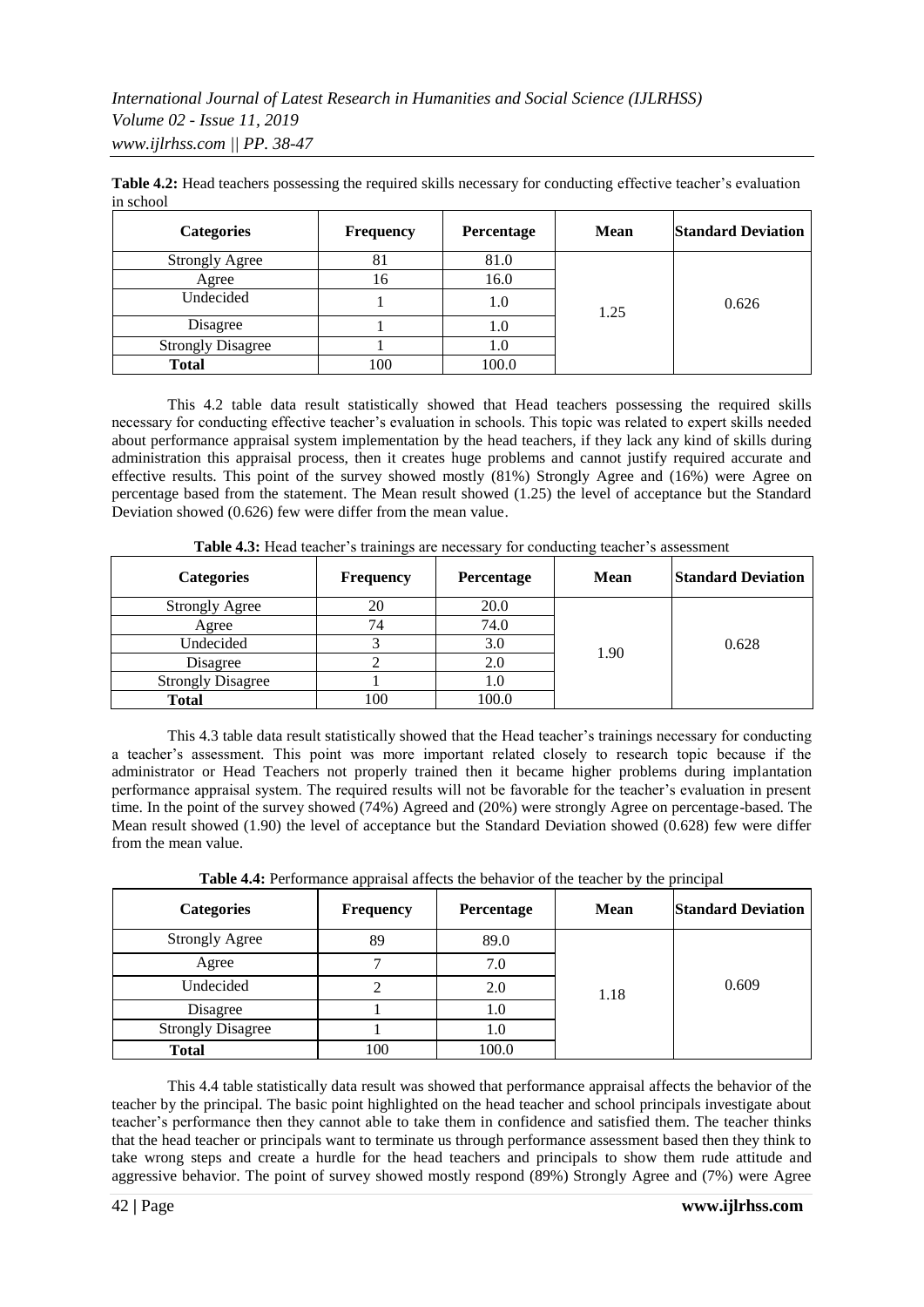## *Volume 02 - Issue 11, 2019*

*www.ijlrhss.com || PP. 38-47*

on percentage based. The Mean result showed (1.18) the level of acceptance but the Standard Deviation showed (0.609) few were differ from the mean value.

| <b>Categories</b>        | <b>Frequency</b> | Percentage | <b>Mean</b> | <b>Standard Deviation</b> |
|--------------------------|------------------|------------|-------------|---------------------------|
| <b>Strongly Agree</b>    | 94               | 94.0       |             |                           |
| Agree                    |                  | 3.0        |             |                           |
| Undecided                |                  | 1.0        | 1.12        | 0.556                     |
| Disagree                 |                  | 1.0        |             |                           |
| <b>Strongly Disagree</b> |                  | $\cup$     |             |                           |
| <b>Total</b>             | 100              | 100.0      |             |                           |

| Table 4.5: Performance appraisal affects the evaluation committee to make normal efforts for the work |  |  |  |
|-------------------------------------------------------------------------------------------------------|--|--|--|
|                                                                                                       |  |  |  |

This 4.5 table data result statistically showed that performance appraisal affects the teacher's evaluation committees to make them normal efforts for the work in school. This statement revealed that we should treat anyone like as human beings and must take care of ethical standards as a teacher's evaluation committee and Head Teachers. Sometimes Teacher's performance evaluation implementation process included unappropriated and unnecessary assessment items. But those who irritate related to their matters and also create problems in official matters according to developing negative thinking in teachers minds, then teachers evaluation committers stressed upon by the teacher's demands to review them or remove them in their evaluation list. This point of the survey showed mostly respond (94%) Strongly Agreed and (3%) were Agree on percentage-based. The Mean result showed (1.12) the level of acceptance but the Standard Deviation showed (0.556) few were differ from the mean value.

**Table 4.6:** Performance appraisal affect your commitment to work makes work harder than expected

| <b>Categories</b>        | <b>Frequency</b> | <b>Percentage</b> | <b>Mean</b> | <b>Standard Deviation</b> |
|--------------------------|------------------|-------------------|-------------|---------------------------|
| <b>Strongly Agree</b>    |                  | 15.0              |             |                           |
| Agree                    | 82               | 82.0              |             |                           |
| Undecided                |                  |                   | 1.91        | 0.534                     |
| Disagree                 |                  | 1.0               |             |                           |
| <b>Strongly Disagree</b> |                  | I.U               |             |                           |
| <b>Total</b>             | 100              | 100.0             |             |                           |

This 4.6 table data result statistically showed that performance appraisal affects your commitment to work makes me work harder than expected. Head Teachers committed to working hard implementation any kind of assessments but when they not able to develop an interest for the teaching staff members during evaluation procedures and some of the necessary precautions not adopted for the teacher's assessment then evaluation results going to be down and failed for desired requirements. But if they can motivate them and ready for evaluation process then they get higher achievements and saved lots of problems for himself. This point of the survey showed mostly respond (82%) Agreed and (15%) were strongly Agree on percentage-based. The Mean result showed (1.91) the level of acceptance but the Standard Deviation showed (0.534) few were differ from the mean value.

**Table 4.7:** Performance appraisal main difficulty not directly linked to promotion and rewards

| <b>Categories</b>        | <b>Frequency</b> | <b>Percentage</b> | Mean | <b>Standard Deviation</b> |
|--------------------------|------------------|-------------------|------|---------------------------|
| <b>Strongly Agree</b>    | 14               | 14.0              |      |                           |
| Agree                    | 83               | 83.0              |      |                           |
| Undecided                |                  | 1.0               | 1.92 | 0.526                     |
| Disagree                 |                  | 1.0               |      |                           |
| <b>Strongly Disagree</b> |                  | 1.0               |      |                           |
| <b>Total</b>             | 100              | 100.0             |      |                           |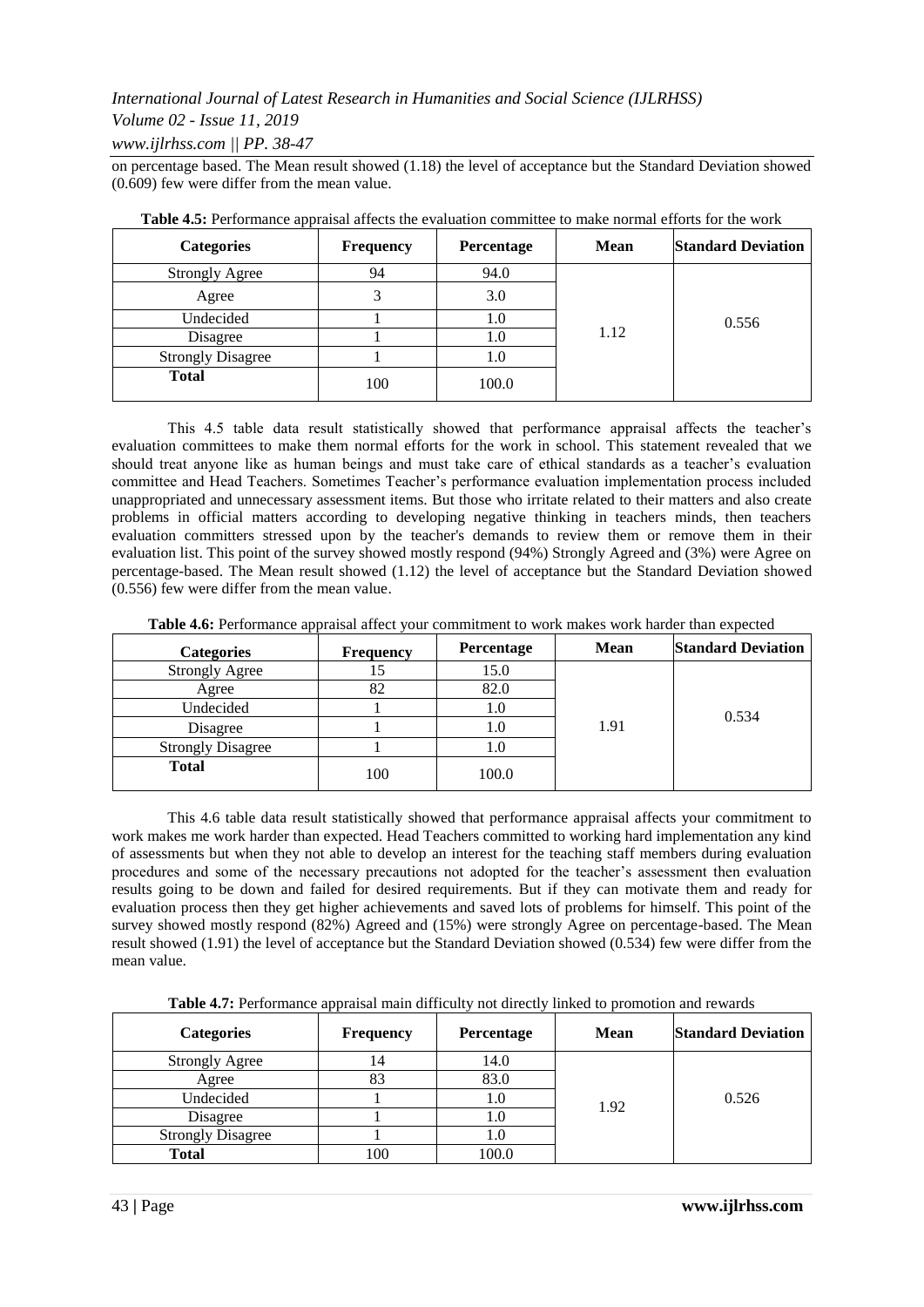## *International Journal of Latest Research in Humanities and Social Science (IJLRHSS) Volume 02 - Issue 11, 2019*

## *www.ijlrhss.com || PP. 38-47*

This 4.7 table data result statistically showed that Performance appraisal main difficulty associated not directly linked to promotion and rewards. Because here in Pakistan only relied on ACR (Annual Confidential Reports) due to constitutions laws. Only Head Teachers and higher authority can evaluate a teacher's performance. Sometimes head teacher's evaluation in positive ways and sometimes in negative ways that create trouble in next time teacher's evaluation. It should be directly linked to promotion after a specific period without interruption and rewards. In the point of the survey showed mostly respond (83%) Agreed and (14%) were strongly Agree on percentage-based. The Mean result showed (1.92) the level of acceptance but the Standard Deviation showed (0.526) few were differ from the mean value.

| <b>Categories</b>        | Frequency | Percentage | <b>Mean</b> | <b>Standard Deviation</b> |
|--------------------------|-----------|------------|-------------|---------------------------|
| <b>Strongly Agree</b>    | 20        | 20.0       |             |                           |
| Agree                    | 77        | 77.0       |             |                           |
| Undecided                |           | 1.0        | 1.86        | 0.569                     |
| Disagree                 |           | 1.0        |             |                           |
| <b>Strongly Disagree</b> |           | 0.1        |             |                           |
| <b>Total</b>             | 100       | 100.0      |             |                           |

**Table 4.8:** Performance appraisal main difficulty being low management of accountability

This 4.8 table data result statistically showed that Performance appraisal main difficulty being low management of accountability. It's noticed that when the Head Teachers sometimes implementation of performance appraisal system we did not take consideration of specific factors to evaluation i.e. age, experience and services and also if our management system lack of accountable or lower level in assessment someone right eligible or fit for the job. Then result of teacher's performance evaluation going to be down and it's the main reason for low management in the assessment process. Mostly Head Teachers faced this kind of problems during the teacher's performance assessment. This point of the survey showed mostly respond (77%) Agreed and (20%) were strongly Agreed on percentage-based. The Mean result showed (1.86) the level of acceptance but the Standard Deviation showed (0.569) few were differ from the mean value.

**Table 4.9:** Resources funds materials and equipment's are main difficulties associated with performance appraisal conducting teachers evaluations

| <b>Categories</b>        | <b>Frequency</b> | Percentage | <b>Mean</b> | <b>Standard Deviation</b> |
|--------------------------|------------------|------------|-------------|---------------------------|
| <b>Strongly Agree</b>    | 14               | 14.0       |             |                           |
| Agree                    | 83               | 83.0       |             |                           |
| Undecided                |                  | 1.O        | 1.92        | 0.526                     |
| Disagree                 |                  |            |             |                           |
| <b>Strongly Disagree</b> |                  | I.U        |             |                           |
| <b>Total</b>             | 100              | 100.0      |             |                           |

This 4.9 table data result statistically showed that Resources, funds, materials and equipment are main difficulties associated with performance appraisal to conduct the teacher's evaluations. This factor more important when we administer a performance evaluation process it's must be check available desired resources with funds, materials and sure equipment's but due to some of steps effects on assessment process like available resources, funds, materials and equipment's with some of the other factors like management steps, knowledge of assessment system, kindness heart, positive attitude, and confidence factors taken it higher than the Head Teachers get higher results without facing any problems. In this point of the survey showed mostly respond (83%) Agreed and (14%) were strongly Agreed on percentage-based. The Mean result showed (1.92) the level of acceptance but the Standard Deviation showed (0.526) few were differ from the mean value.

#### **5. Discussions**

Performance appraisal system turned into additionally observed to exert an enormous effect on the academics' motivation and standard overall performance (Ikramullah, 2012). Performance appraisal system of comparing how nicely employees perform their job in a hard situation and their working experience in institutions how they communicating with each other (Akinbowale, 2014). Head Teacher role-playing as an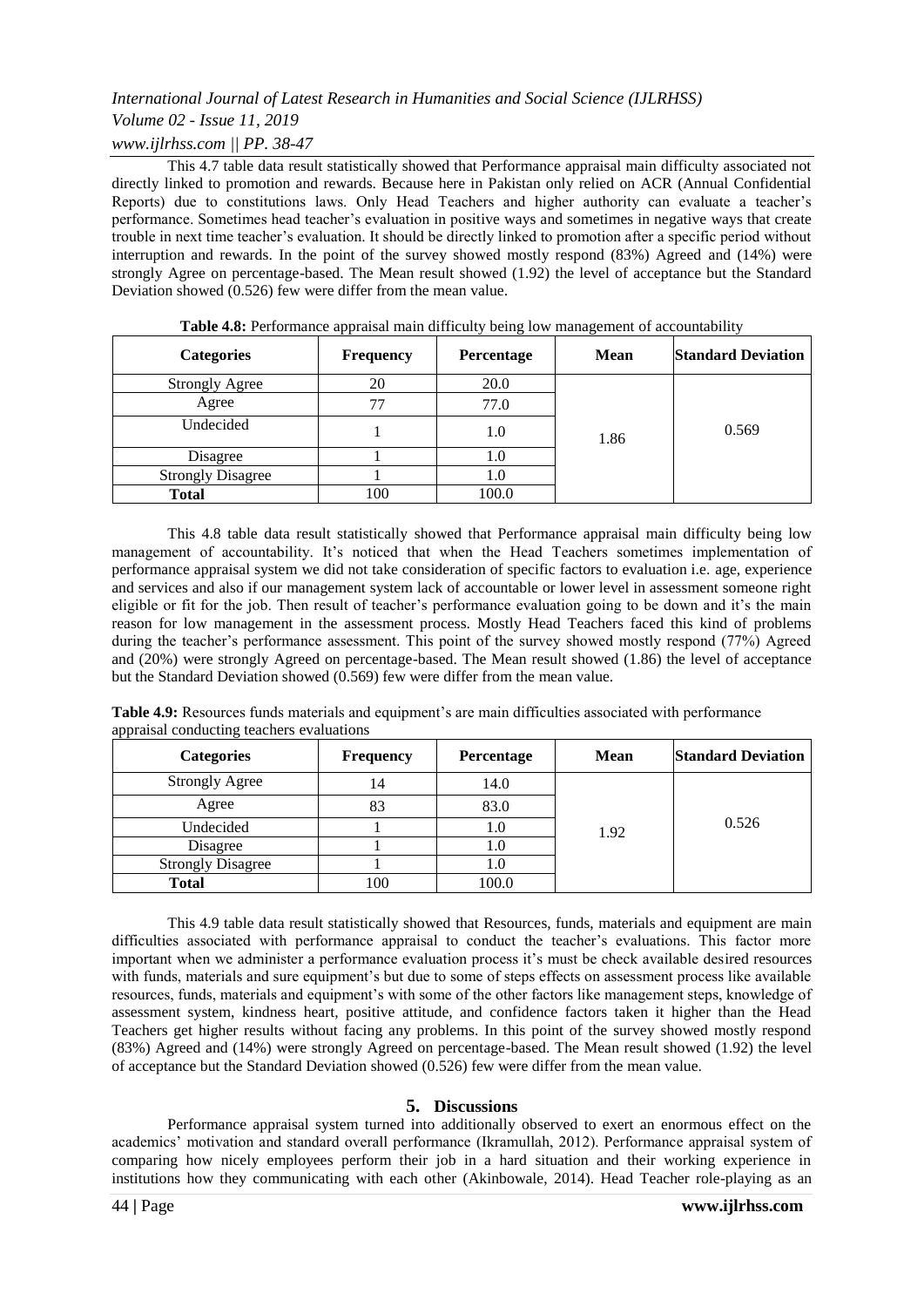#### *Volume 02 - Issue 11, 2019*

#### *www.ijlrhss.com || PP. 38-47*

administration service based which they face quit more load and pressure to handle these tasks (DeNisi and Murphy, 2017). The basic method of this study was to measure in transparent ways to evaluate the Head Teachers faced problems through the implementation of performance appraisal system in public schools of District Toba Tek Singh. District Toba Tek Singh part of the Punjab which included in 36 districts which 3,454 of union councils and totally 25,930 villages. But in district Toba Tek Singh 82 union councils and 207 high schools. Based on feedback based upon the respondents of this study 74 school Head Teachers, those experience from 8-22 years (54.60%) participants in this research and 26 Head Teachers experience from 1-7 years were (42.20%) in this study. The majority of respondent's outcomes were a challenge to create problems and demanded skilful person, resources allocation, updated system, knowledge and experience-based method should be required to administer the performance appraisal system.

#### **Conclusion**

Dechev(2010) explored that performance appraisal plays a vital playing role for many departments like schools, college and different organizations. Some of the institute not paying attention to it and some of them ignoring and abolishing rules for required their own desired results performance and its weakness standards and inappropriate uses to create a lot of problems (Iqbal et al., 2013). In developed countries are strictly follow its rules and regulation where the Head Teacher responsibilities to administer teacher performance evaluation process and then send reports to higher authorities, during adopting this procedure they faced lots of problems (Khan, 2009). They properly maintain ACR (Annual Confidential Reports) in the teacher's dairies and mentioned comments regarding whole duration teacher's performance. These comments also checked after Head Teacher evaluation by AEOs (Assistant Education Officer), CEO (Chief Executive Officer) during visits in schools and also asses annually based in own offices. But these procedures start from the Head Teachers with challenging tasks and higher risk required lots of formalities for the implantation assessments (Sikandar and Ghazanfar, 2019). For administration this process some of the conclusions were observed which were significantly showed that knowledge, skills, training, increases resources, funds and materials were necessary components, if we cannot take any of them properly before any kind of assessments administered in the institution then Head Teachers faced problems through the implementation of performance appraisal system in public schools.

#### **Recommendations**

- 1. Skills are necessary for conducting teacher's performance assessment.
- 2. Practical training is more important for teacher's evaluations in the right ways.
- 3. Conduction performance appraisal system knowledge is a compulsory factor for test administrations.
- 4. Performance appraisal affected teacher's behavior when the head teachers and principal cannot able to develop confidence and satisfied between them during assessments.
- 5. Low management of accountability for teacher's performance evolution creates problems during assessments.
- 6. Performance appraisal implantation system required resource, funds and equipment on priority basis.

#### **References**

- [1]. Fletcher, C. (2001). Performance appraisal and management: the developing research agenda, *Journal of occupational and Organizational Psychology*, 74(4): 473–87.
- [2]. Boswell, W. R. and Boundreau, J.W. (2002). Separating the development and evaluation Performance appraisal uses. *Journal of Business and Psychology*, 16(3), pp. 391-412.
- [3]. Kumrow, D., &Dahlen, B. (2002). Is peer review an effective approach for evaluating teachers?. *The Clearing House*, *75*(5), 238-241.
- [4]. Piggoot-Irvine, E. (2003). Key features of appraisal effectiveness. *The International Journal of Education Management*.17 (4), 170-178.
- [5]. Cohen, L., Manion, L., & Morrison, K. (2002). *Research methods in education*. Routledge.
- [6]. Armstrong, M., & Baron, A. (2005). *Managing performance: performance management in action*. CIPD publishing.
- [7]. Mayer, R. C., & Gavin, M. B. (2005). Trust in management and performance: who minds the shop while the employees watch the boss. *Academy of management journal*, *48*(5), 874-888.
- [8]. Brumbach, G. (2003). Blending the we/me in Performance Management. *Team Management, An International Journal*. 9(7/8), pp. 167-173.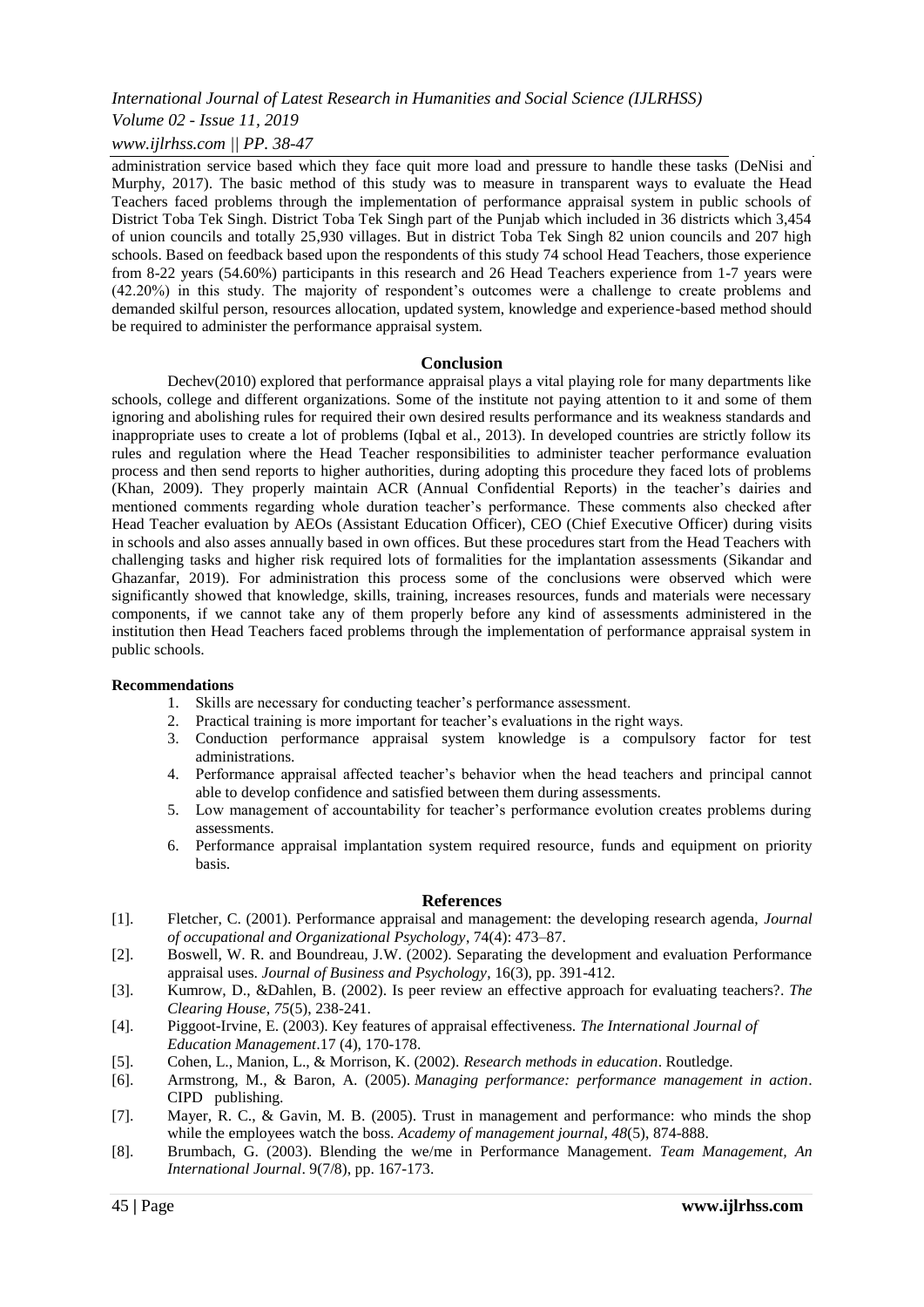### *Volume 02 - Issue 11, 2019*

*www.ijlrhss.com || PP. 38-47*

- [9]. Wanderwa, G. M. (2004). *The Impact of Appraisal on Teachers' Performance in Kenya: A Case Study of Girls' Secondary School Teachers' in Nairobi Province* (Doctoral dissertation, Kenyatta University).
- [10]. Ekwuene, L. (2005). Education Research Network for West and Central Africa. *Ernwaca, Lagos*.
- [11]. Stronge, J. H. (2006). Teacher evaluation and school improvement: Improving the educational landscape. *Evaluating teaching: A guide to current thinking and best practice*, *2*, 1-23.
- [12]. Clark, A.O. (2006). Management Support and Teachers Behavior. New York: Sorrence publishers.
- [13]. Grubb, T. (2007). Performance appraisal reappraised: it's not all positive. *Journal of Human Resources Education*, *1*(1), 1-22.
- [14]. Aloo, J. O., Simatwa, E. M., &Nyang'ori, R. A. (2011). Impact of the school based teacher recruitment policy on the distribution and retention of teachers in public secondary schools in Kenya: a case study of Nyando District. *Educational Research*, *2*(3), 1006-1020.
- [15]. Hussain, S., Ali, R., Khan, M. S., Ramzan, M., &Qadeer, M. Z. (2011). ATTITUDE OF SECONDARY SCHOOL TEACHERS TOWARDS TEACHING PROFESSION. *International Journal of Academic Research*, *3*(1).
- [16]. Karimi, R., Malik, M. I., &Hussain, S. (2011). Examining the relationship of performance appraisal system and employee satisfaction. *International Journal of Business and Social Science*, *2*(22).
- [17]. Nadeem, M., Farooqi, M. T. K., Shehzad, M. N., & Ahmad, M. (2014). Performance Appraisal System: A Gender Based Comparison of Secondary School Teachers in Pakistan. *Practice*, *8*, 9.
- [18]. Malik, Muhammad Shaukat, A. B. Basit, and Ahmad Kamal Qazi. (2011). Unions and Management: A Case Study of Pakistan Telecommunication Corporation. *Pakistan Journal of Social Sciences* (PJSS), 31(1): 185-195.
- [19]. Craig, W. (2011). Better teacher appraisal and feedback: improving performance. *Grattan Institute, Australia.[Online] Available: http://www. grattan. edu. au*.
- [20]. Radnor, Z., Kennerley, M., & Brown, A. (2005). Implementing performance management in England's primary schools. *International Journal of Productivity and Performance Management*.
- [21]. Adofo, P. S. (2011). *An Evaluation of the Performance Appraisal System and its Effect on Employee Performance: A Case Study of Selected Senior High Schools in the Kwahu-South District* (Doctoral dissertation).
- [22]. Kleiman, L. S. (2000). Training and Development Employees. *Human Resource Management: A Tool for Competitive Advantage, 2nd ed., Cincinnati: South-Western College Pub*, 179-207.
- [23]. Babbie, E., & Mouton, J. (2001). The Practice of Social Research (Cape Town: Oxford University Press South Africa), 871-890.
- [24]. Mani, B. G. (2002). Performance appraisal systems, productivity, and motivation: A case study. *Public Personnel Management*, *31*(2), 141-159.
- [25]. Grote, R. C. (2002). *The performance appraisal question and answer book: A survival guide for managers*. AMACOM/American Management Association.
- [26]. Monyatsi, P. P. (2002). *Teacher appraisal: An evaluation of practices in Botswana secondary schools* (Doctoral dissertation).
- [27]. Erdogan, B. (2002). Antecedents and consequences of justice perceptions in performance appraisals. *Human resource management review*, *12*(4), 555-578.
- [28]. Lemieux-Charles, L., McGuire, W., Champagne, F., Barnsley, J., Cole, D., &Sicotte, C. (2003). The use of multilevel performance indicators in managing performance in health care organizations. *Management Decision*, *41*(8), 760-770.
- [29]. Roberts, G. E. (2003). Employee performance appraisal system participation: A technique that works. *Public personnel management*, *32*(1), 89-98.
- [30]. Faizal, M. (2005). *Institutionalization of performance appraisal system: A case study of the Maldivian public service* (Master's thesis, The University of Bergen).
- [31]. Bethell, R. (2005). School Evaluation. *Teacher appraisal And Feedback and the Impact on Schools and Teachers, Creating Effective Teaching and Learning Environments: First Results from TALIS*.
- [32]. Shahzad, K., Bashir, S., &Ramay, M. I. (2008). Impact of HR practices on perceived performance of university teachers in Pakistan. *International review of business research papers*, *4*(2), 302-315.
- [33]. Ahmadnia, H. (2006). Brief Report: The Relationship between Teachers' Performance Ratings and the Achievement of their Students. *Applied HRM Research*, *11*(1), 75.
- [34]. Castler, A. O. (2010). Management Support Qualification and Gender on Teachers Performance at an In-service Course. *Nigeria Journal of School Leadership*, *15*(1), 12-17.
- [35]. Herrera, S. G., Murry, K. G., & Cabral, R. M. (2012). *Assessment accommodations for classroom teachers of culturally and linguistically diverse students*. Pearson Higher Ed.